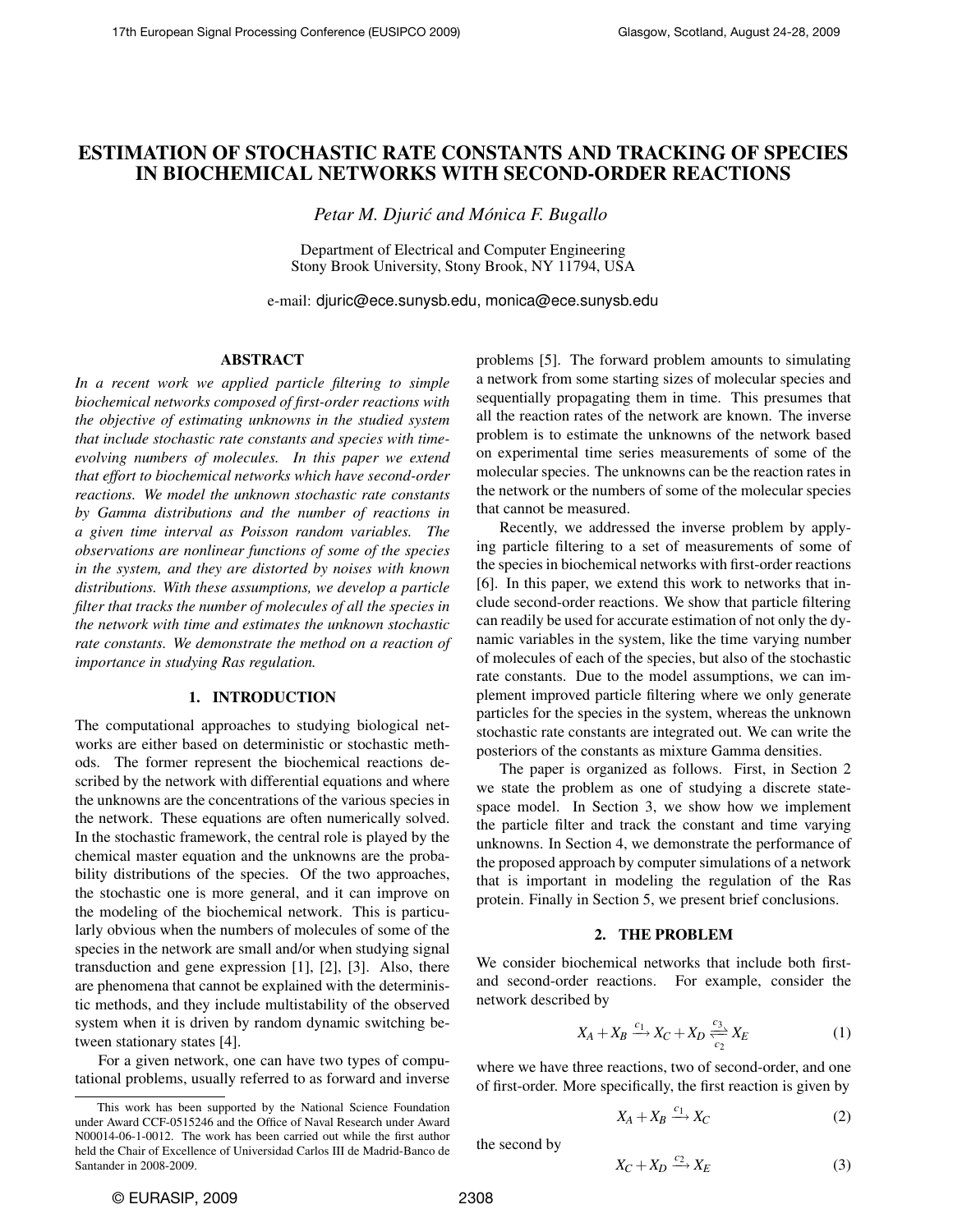and the third by

$$
X_E \xrightarrow{c_3} X_C + X_D \tag{4}
$$

Besides the types of molecules that take part in the reactions, the latter are also defined by the reaction constants *c<sup>i</sup>* . The stochastic nature of the processes that take place is expressed by random variables that describe how many reactions occur in a unit time interval. In our work, the number of reactions (whether first- or second-order) are given by random variables with truncated Poisson distributions. For example, in the time interval between *t* and  $t + \Delta t$ , and where at *t* the number of molecules of the species  $X_A$  and  $X_B$  is  $x_{A,t}$  and  $x_{B,t}$ , respectively, the number of reactions  $r_1$  defined by (2) is modeled by

$$
p(r_1) = \frac{\lambda_1^{r_1}}{C r_1!} e^{-\lambda_1}, \quad r_1 = 0, 1, \cdots, \min(x_{A,t}, x_{B,t})
$$
\n(5)

where *C* is a normalizing constant, and  $\lambda_1 = c_1 x_{A,t} x_{B,t} \Delta t$ . It is instructive to view the previous expression also as  $p(x_{A,t+\Delta t} | c_1, x_{A,t}, x_{B,t})$  and where  $r_1 = x_{A,t} - x_{A,t+\Delta t}$ .

We assume that we have *n*−time varying unknowns in the system denoted by  $\mathbf{x}_t$ , where  $\mathbf{x}_t = [x_{1,t} \ x_{2,t} \ \cdots \ x_{n,t}]^\top$ , and that they represent the number of molecules of the various species in the network. We also assume that each species can undergo only one reaction in the time interval ∆*t*. Another set of unknowns in the network is the vector of stochastic rate constants c. Given c, we have that

$$
\mathbf{x}_t \sim p(\mathbf{x}_t | \mathbf{x}_{t-1}, \mathbf{c}) \tag{6}
$$

i.e., the process that describes the reactions in time is Markovian. Note that at the beginning, we either know the initial number of molecules or we model them by the prior  $p(\mathbf{x}_0)$ . For the vector of stochastic rate constants c, we specify its prior, i.e.,

$$
\mathbf{c} \sim p(\mathbf{c}). \tag{7}
$$

We will assume that the prior  $p(c)$  is a product of individual priors, i.e.,

$$
p(\mathbf{c}) = \prod_{k=1}^{K} p_k(c_k)
$$
 (8)

where  $K$  is the number of reactions in the system, and where each individual prior is a Gamma distribution with parameters  $(\alpha_k, \beta_k)$ . Finally, we need to model the observations  $y_t$ in terms of the unknown states  $x_t$ , that is,

$$
\mathbf{y}_t \sim p(\mathbf{y}_t | \mathbf{x}_t). \tag{9}
$$

Thus, given the distributions  $p(\mathbf{x}_t | \mathbf{x}_{t-1}, \mathbf{c})$ ,  $p(\mathbf{x}_0)$ ,  $p(\mathbf{c})$ ,  $p(\mathbf{y}_t | \mathbf{x}_t)$  and the observations  $\mathbf{y}_{1:T}$ , we want to estimate all the dynamic states  $x_t$  and the stochastic rate constants  $c$ .

#### 3. THE SOLUTION

Our solution is based, as in [6], on the use of particle filtering [7]. Here we briefly summarize the main points of the approach. First, the particle filter approximates the posterior of the unknowns with a discrete random measure,  $\chi_t = \{ (\mathbf{x}_t^{(m)}, \mathbf{c}^{(m)})$ ,  $w_t^{(m)} \}_{m=1}^M$ , where  $(\mathbf{x}_t^{(m)}, \mathbf{c}^{(m)})$  is the *m*−th particle and  $w_t^{(m)}$  is the associated weight of the particle. The constants c require special care in particle filtering because there is no dynamics involved with them. Ideally, we would like to integrate them out if at all possible. We can write

$$
p(\mathbf{x}_t | \mathbf{x}_{1:t-1}) = \int p(\mathbf{x}_t | \mathbf{c}, \mathbf{x}_{t-1}) p(\mathbf{c} | \mathbf{x}_{0:t-1}) d\mathbf{c}.
$$
\n(10)

The integrand  $p(\mathbf{x}_t | \mathbf{c}, \mathbf{x}_{t-1})$  is a product of individual distributions, i.e.,

$$
p(\mathbf{x}_t \mid \mathbf{c}, \mathbf{x}_{t-1}) = \prod_{k=1}^K p_k(\mathbf{x}_t \mid \mathbf{c}, \mathbf{x}_{t-1})
$$
(11)

where  $K$  is the number of reactions in the system, and  $p_k(\mathbf{x}_t \mid \mathbf{c}, \mathbf{x}_{t-1})$  is the probability distribution that describes the *k*−th reaction, and its actual arguments are the reactants of the *k*−th reaction. The forms of *pk*(·) are truncated Poisson distributions as shown by (5). Similarly, the posterior  $p(c|\mathbf{x}_{0:t-1})$  is a product of *K* factors, one for each constant  $c_k$  and represented by a Gamma distribution. For as long as the number of molecules that are reactants does not drop very low, we can approximate the truncated Poissons as regular Poisson distributions, in which case the *K* integrals from (10) can be analytically solved. For example, if we let without loss of generality  $\Delta t = 1$ , we can write for the first reaction (2) the following:

$$
p_1(x_{A,t}|x_{A,0:t-1}, x_{B,0:t-1}) = \frac{(x_{A,t-1}x_{B,t-1})^{x_{A,t-1}-x_{A,t}}}{(x_{A,t-1}-x_{A,t})!} \times \frac{(\beta + x_{A,0}x_{B,0} + \dots + x_{A,t-2}x_{B,t-2})^{\alpha + x_{A,0}-x_{A,t-1}}}{\Gamma(\alpha + x_{A,0}-x_{A,t-1})} \times \frac{\Gamma(\alpha + x_{A,0}-x_{A,t})}{(\beta + x_{A,0}x_{B,0} + \dots + x_{A,t-1}x_{B,t-1})^{\alpha + x_{A,0}-x_{A,t}}}
$$
\n(12)

where we recognize the Poisson-Gamma distribution [8]. Thus, in principle we can generate the particles of  $x_{A,t}$ without having to generate particles for c. We can also readily obtain the posteriors of *c<sup>k</sup>* . They are all Gamma distributions with parameters  $\alpha_{k,t}$  and  $\beta_{k,t}$ . For example, for  $p(c_1|\mathbf{x}_{0:t})$  we have

$$
p(c_1|\mathbf{x}_{0:t}) = \frac{\beta_{1,t}^{\alpha_{1,t}}}{\Gamma(\alpha_{1,t})}c_1^{\alpha_{1,t-1}}e^{\beta_{1,t}c_1}
$$
(13)

where

$$
\alpha_{1,t} = \alpha_1 + x_{A,0} - x_{A,t} \tag{14}
$$

$$
\beta_{1,t} = \beta_1 + \sum_{j=1}^{t} x_{A,j-1} x_{B,j-1}.
$$
 (15)

The method is implemented using at each time instant *t* the following steps: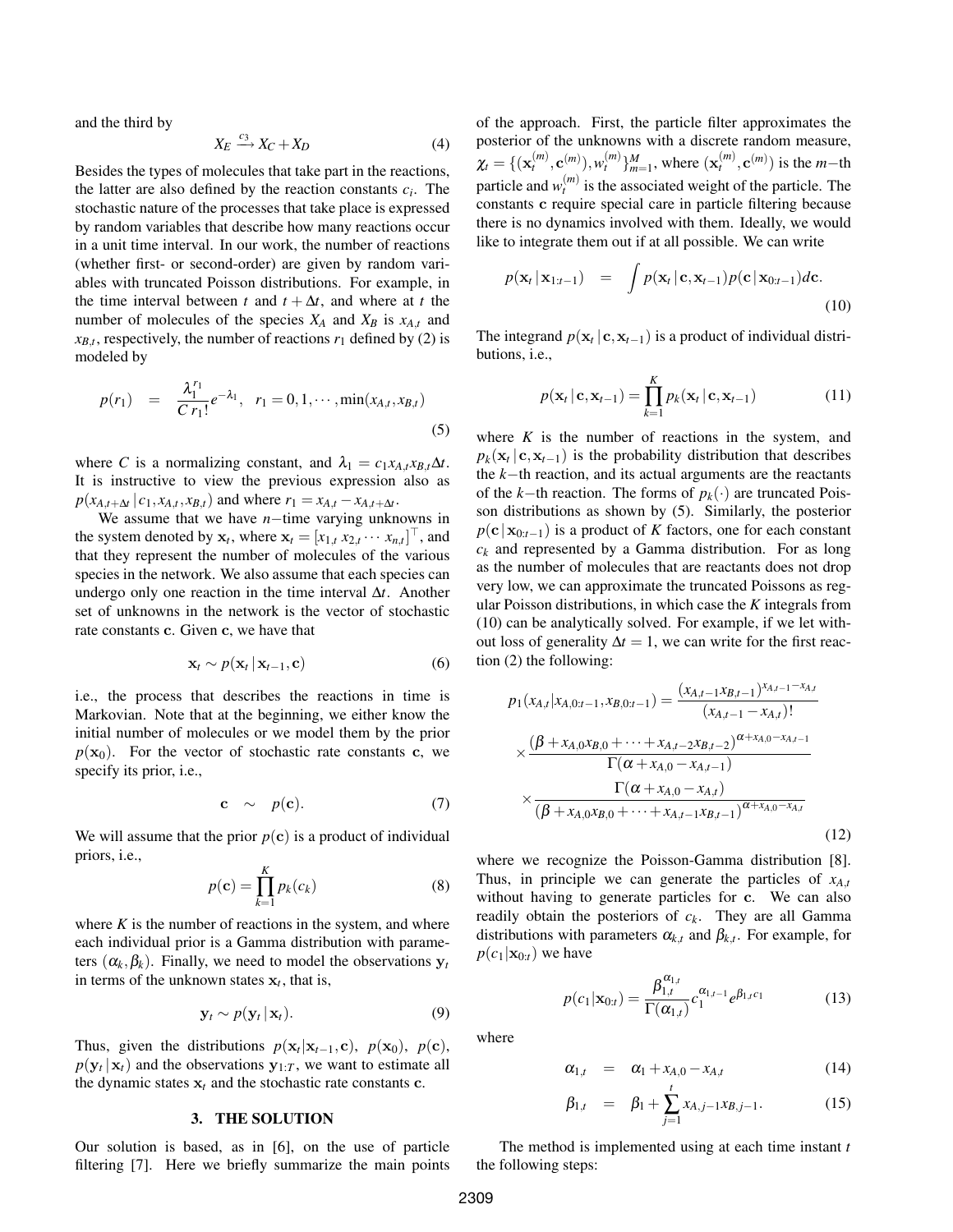- 1. Generate particles of all the species using Poisson– Gamma distributions of type (12).
- 2. Compute the weights of the particles

$$
w_t^{(m)} \propto w_{t-1}^{(m)} p(\mathbf{y}_t | \mathbf{x}_t^{(m)}).
$$
 (16)

3. Resample if necessary.

As pointed, the overall posterior of the rate constants is a mixture of Gamma distributions, i.e., for example, the posterior of *c*<sup>1</sup> is approximated by

$$
p(c_1 | \mathbf{y}_{1:t}) \simeq \sum_{m=1}^{M} w_t^{(m)} G a(\alpha_{1,t}^{(m)}, \beta_{1,t}^{(m)}).
$$
 (17)

If necessary we can draw particles from the above distributions, or we can obtain some point estimates (for example the MSE estimate) without resorting to Monte Carlo sampling.

# 4. COMPUTER SIMULATIONS

We demonstrate the performance of our method on the following biochemical network:

$$
X_A + X_B \xrightarrow{c_1} X_C + X_D \xrightarrow{c_2} X_B + X_E \tag{18}
$$

This is a reaction scheme that can be used for describing the mechanism by which the regulation of Ras protein<sup>1</sup> (activation/inactivation) takes place [9], i.e., Ras – GDP + GEF  $\xrightarrow{c_1}$  Ras – GDP – GEF + GTP  $\xrightarrow{c_2}$ Ras−GTP+GEF+GDP. Namely, in that case the species *X<sup>A</sup>* is the inactive conformation Ras-GDP, where GDP is a nucleotide,  $X_B$  represents the exchange factor GEF which induces disassociation of GDP from Ras by first forming the intermediate complex Ras-GDP-GEF, denoted by *XC*. The species  $X_D$  is the GTP nucleotide that substitutes the GDP in the Ras-GDP-GEF conformation and thereby releases the exchange factor GEF. Thus,  $X_E$  is the activated Ras in the form of Ras−GTP. Note that for simplicity in (18) we dropped the species GDP (which results as a product of the second reaction) because it does not affect our study in the simulations. Once activated, Ras initiates a number of pathways [10].

We simulated the reaction  $(18)$  with the following setup:  $X_{A,0} = 1,000, X_{B,0} = 800, X_{C,0} = 200, X_{D,0} = 300, \text{ and}$  $X_{E,0} = 0$ ;  $c_1 = 10^{-5}$ , and  $c_2 = 8 \times 10^{-5}$ . The observations were modeled according to

$$
y_{1,t} = \text{round}(X_{A,t}^{3/2}) + v_{A,t} \tag{19}
$$

$$
y_{2,t} = \text{round}(X_{E,t}^{3/2}) + v_{E,t} \tag{20}
$$

where round(·) stands for rounding operation,  $v_{A,t} \sim$  $\mathcal{N}(0, \sigma_v^2)$ , and  $v_{E,t} \sim \mathcal{N}(0, \sigma_v^2)$ , with  $\sigma_v = 200$ . For the priors of *c*<sup>1</sup> and *c*<sup>2</sup> we used Gamma distributions with parameters  $(\alpha_1 = 10, \beta_1 = 10^5)$ , and  $(\alpha_2 = 90, \beta_2 = 10^5)$ . Thus, there were two observations per each time instant, one that was a measurement related to *XA*,*<sup>t</sup>* and the other related to  $X_{E,t}$ .





Figure 1: Estimates of the constants  $c_1$  and  $c_2$  as functions of time. The true values were  $c_1 = 10^{-5}$ , and  $c_2 = 8 \times 10^{-5}$ .



Figure 2: Estimates of the species  $X_{B,t}$  and  $X_{C,t}$  as functions of time. The solid (red) line represents the true values and the das-dot (blue) line the estimated values.